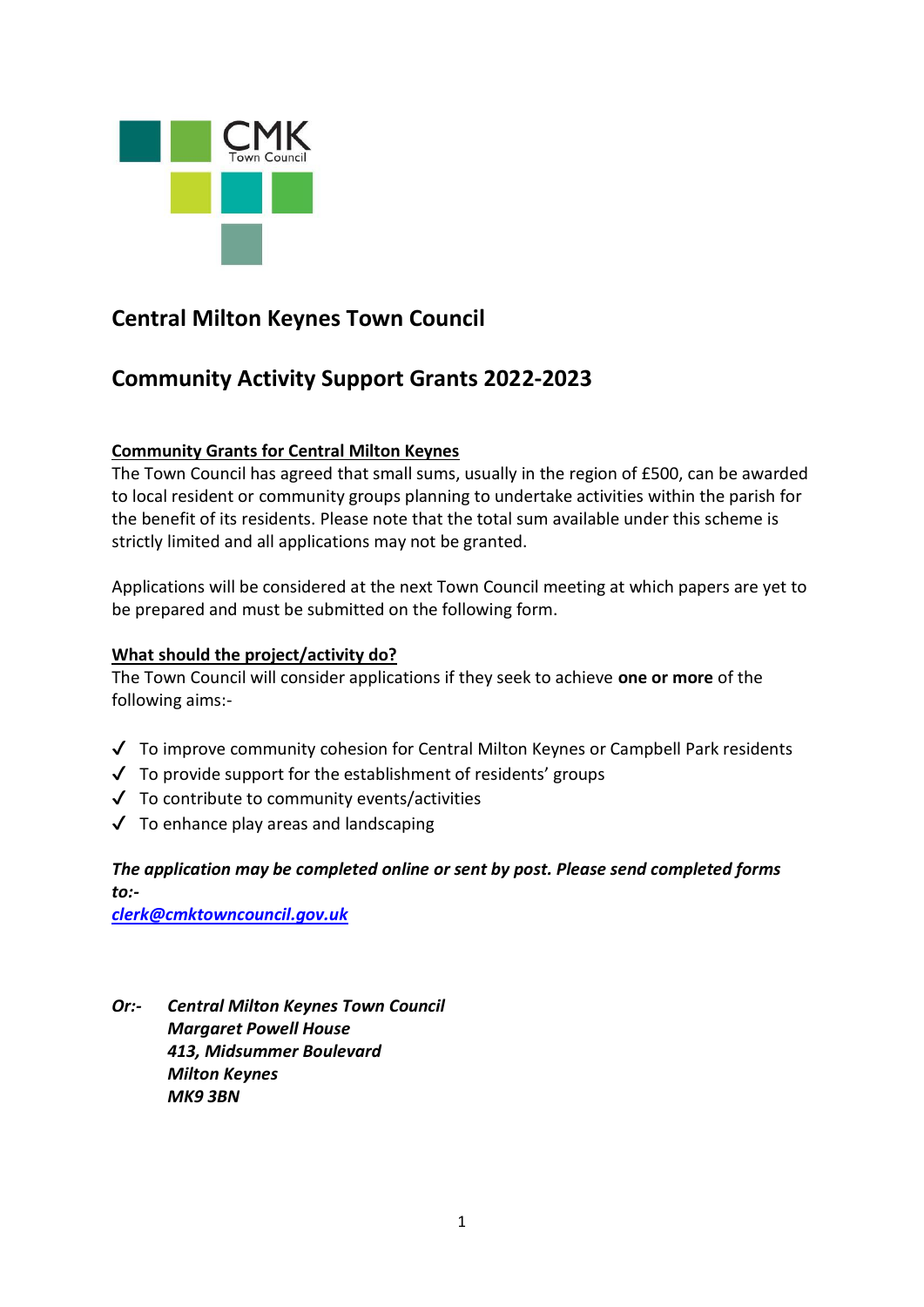#### **Grant Award Application Form**

#### **1. Your Group**

| Name of group                        |  |
|--------------------------------------|--|
| <b>Address</b>                       |  |
|                                      |  |
|                                      |  |
| Are you a registered charity?        |  |
| <b>Nominated contact details for</b> |  |
| application<br>Name:                 |  |
|                                      |  |
| Position in group (if applicable):   |  |
| <b>Email address:</b>                |  |
| Does the group have a                |  |
| constitution? If no, please          |  |
| explain your group                   |  |
| Does the group have accounts/ If     |  |
| so, please attach                    |  |
| How many members do you              |  |
| have?                                |  |
| How many live within the parish      |  |
| of Central Milton Keynes?            |  |
| What are the aims and                |  |
| objectives of your group?            |  |
|                                      |  |
|                                      |  |
|                                      |  |
|                                      |  |
|                                      |  |
|                                      |  |
|                                      |  |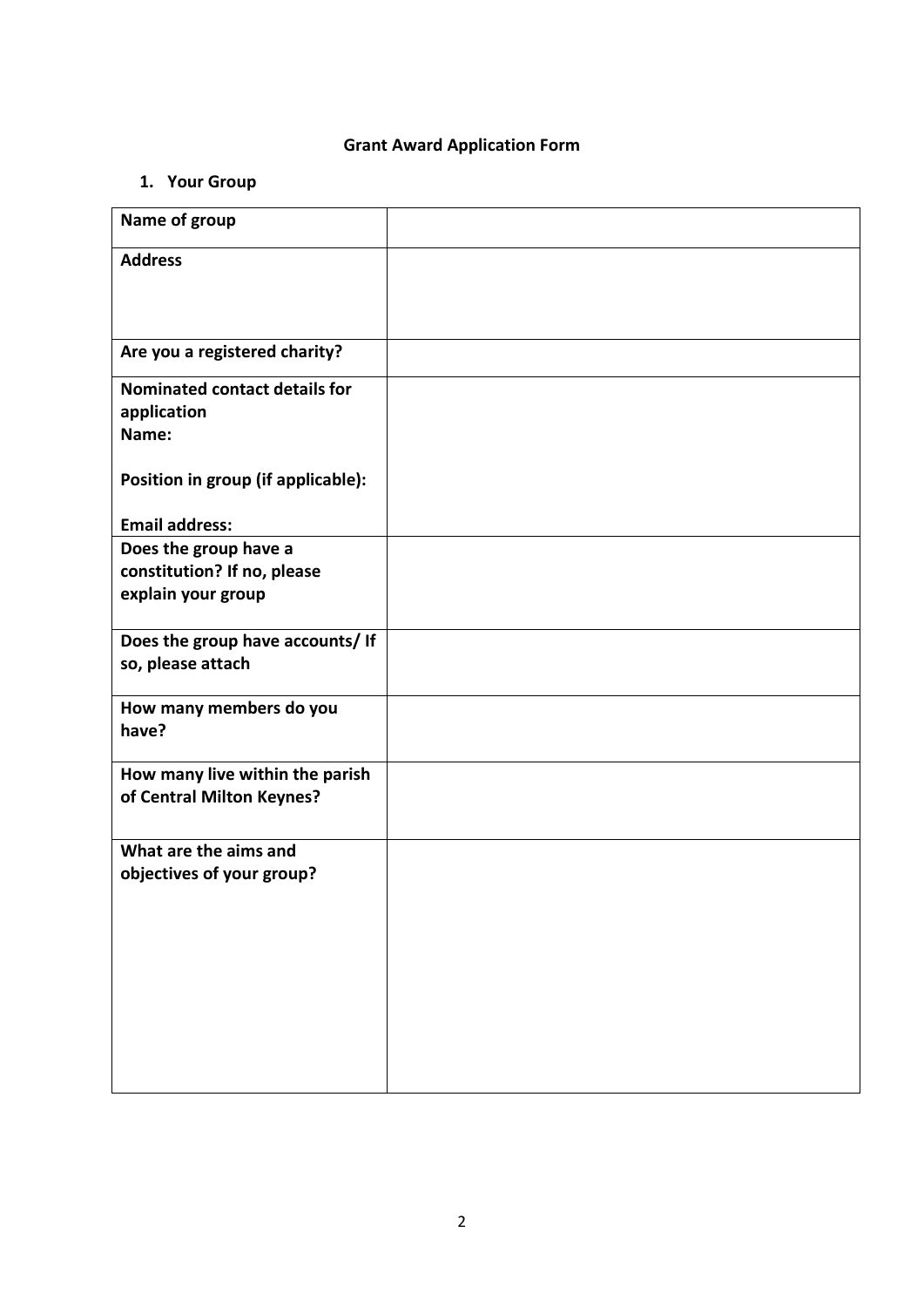# **2. What is the funding for?**

| Please give details of the project the grant is for, including total cost: |   |  |  |  |
|----------------------------------------------------------------------------|---|--|--|--|
| Has the project received funding or commitments to fund?                   |   |  |  |  |
| Amount of grant requested                                                  | £ |  |  |  |

### **3. More about the project**

| How will this project benefit the residents of Central Milton Keynes parish?                                                                                                                          |                                      |  |  |  |
|-------------------------------------------------------------------------------------------------------------------------------------------------------------------------------------------------------|--------------------------------------|--|--|--|
| To improve community cohesion for residents<br>To provide support for the establishment of residents' groups<br>To contribute to community events/activities<br>To enhance play areas and landscaping | Yes/No<br>Yes/No<br>Yes/No<br>Yes/No |  |  |  |
| Where you have answered 'Yes' above, please provide details.                                                                                                                                          |                                      |  |  |  |
|                                                                                                                                                                                                       |                                      |  |  |  |
|                                                                                                                                                                                                       |                                      |  |  |  |
|                                                                                                                                                                                                       |                                      |  |  |  |
|                                                                                                                                                                                                       |                                      |  |  |  |
| How many residents will benefit?                                                                                                                                                                      |                                      |  |  |  |
| When does the project/event take place?                                                                                                                                                               |                                      |  |  |  |
|                                                                                                                                                                                                       |                                      |  |  |  |
| How will you know if the project/event has been a success?                                                                                                                                            |                                      |  |  |  |
|                                                                                                                                                                                                       |                                      |  |  |  |
|                                                                                                                                                                                                       |                                      |  |  |  |